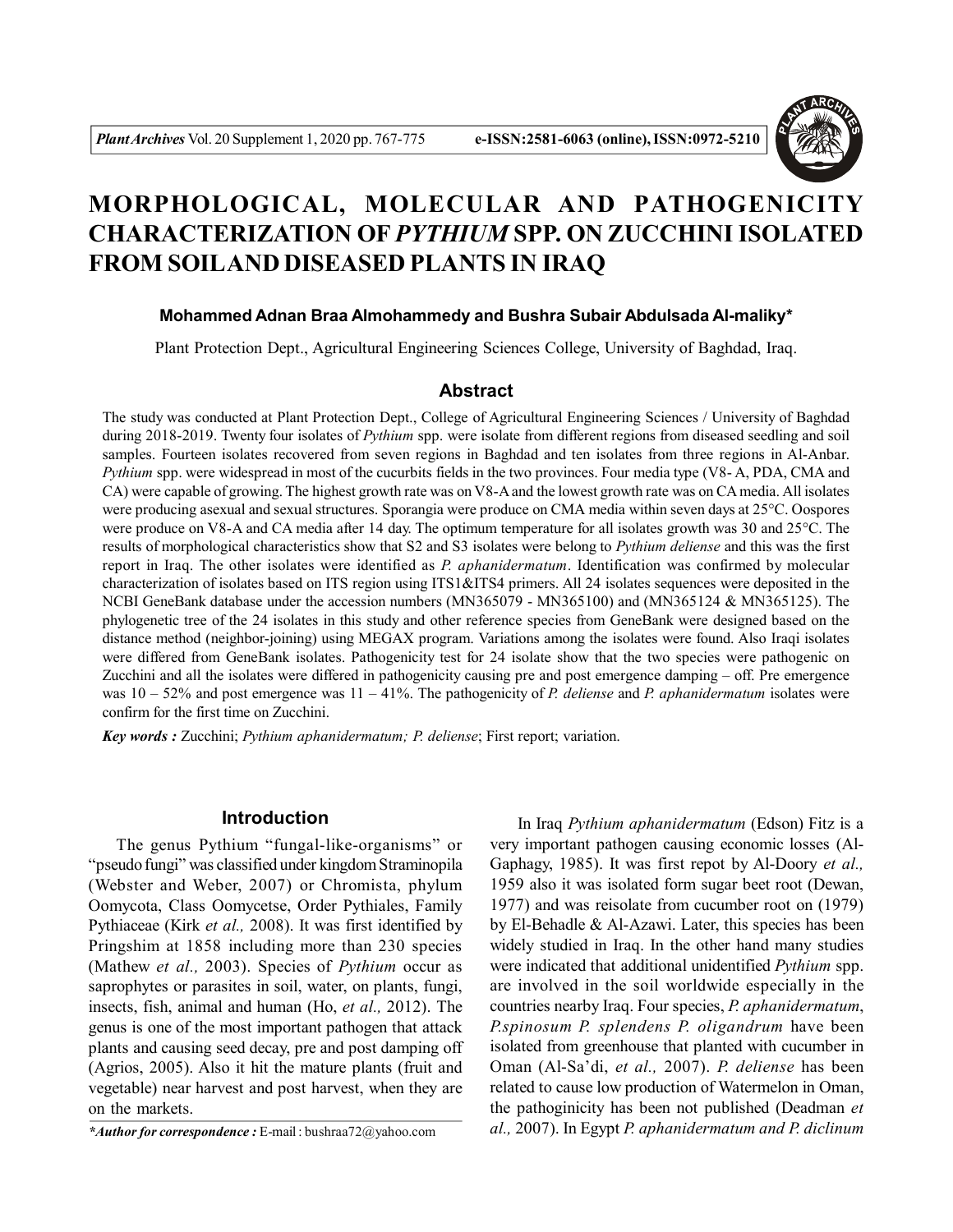were found on wheat root (Sheikh, 2010). Three species were identified P. aphanidermatum, P. ultimum P. deliense from cantaloupe plants that causing stem and root rot in Iran (Teymoori, *et al.,* 2012). Strong pathogenic *P. deliense & P. aphanidermatum* were isolate from soil that collected from car's tires which came from Egypt to Duba seaport in Saudi Arabia (Al-Sheikh, 2015). To date, as a result of a survey study three species were recorded *P. oryzicollum*, *P. heteroogonium, P. longipapillum* causing pre and post damping – off, seed Decay, crown rot, on rice (*Oryza sativa*) in Iran (Salmaninezhad and Mostowfizadeh-ghalamfarsa, 2019). In Iraq a very old study was conducted by Hassan (1979) to diagnoses the diseases caused by *Pythiaceae* on cucumber resulted in isolation of the *P. butleri* from the root. Recently, characterization of *Pythium* species related with several crops has greatly depended on sequences of the "internal transcribed region (ITS) of the ribosomal DNA (rDNA)" using ITS1 and ITS4 primers (Paul, 2001; Mathew, *et al.*, 2003 ). However, similar studies were missing for *Pythium* spp. in Iraq. Therefore, the objectives of this research were to isolate and identify other *Pythium* species addition to *P. aphanidermatum* in the greenhouse and to investigate the diversity of the *Pythium* spp. by study their morphological, molecular and pathoginicity characterization on Zucchini *Cucurbita pepo* in Baghdad and Al-anbar provinces in Iraq.

# **Materials and Methods**

#### **Collection of samples**

Samples of soil and diseased zucchini & cucumber seedlings and fruit were collected from different greenhouse of cucurbits in several regions in Baghdad (Abu-ghraib, Jadiriyah, Taji, Madain, youssoufia, Mahmudiyah and Tarmia) and Al-anbar (Habbaniyah, Ramadi and Ssaklawia). The samples were collected separately into sterilize plastic bags and labeled and brought back immediately to the laboratory.

#### **Isolation and identification of** *Pythium* **spp.**

The plant samples were washed and cut into approximately 1 cm<sup>2</sup> pieces, surface sterilized in 1.50 % sodium hypochlorite (NaOCl), rinsed and blotted on sterilized paper. Plant pieces were then placed on Potato Dextrose Agar (PDA). Isolates from soil were obtained by plant traps methods using (zucchini, cucumber, beet, melon and corn seed) and (cucumber and apple fruits). Ten seeds or two fruits were sterilize and placed in the pot that filled with soil samples for three to ten days at glasshouse, all pots were moisture four times weekly. Then diseased seedling or fruit colonized by mycelium were collected and the pathogen was isolated from plants tissues as previously described.

For identification, the isolates were culture on corn meal agar (CMA) and potato carrot agar (PCA) at 25ºC for 7-14 days. Morphological features of Plaats – Niterink (shape of sporangia, Oogoia, antheridia, Oospores and appressoria figuration (Van der Plaats – Niterink, 1981) were examined under light microscope and recorded from all samples.

#### **Effect of Media on Colony Growth**

To determine the effect of different media type on isolates growth, four types of media were used: Potato-Dextrose Agar (PDA), Carrot Agar (CA), Corn Meal Agar (CMA) and V-8Juice Agar (V-8JA). The media were each centrally cultured with 5mm mycelial plug taken from growing margin of three-day old subcultures on 2% water agar (WA). The petri dishes were incubated at  $25 \pm 2$ °C. Diameters of Colony at right angles were measured after three-day incubation and the colony morphology was observed.

#### **Effect of Temperature on Colony Growth**

 A 5mm mycelial plug from margins of three-day old cultures were placed on a PDA plate and incubated at temperatures of 10, 25, 30 and 35°C. Colony diameters at right angles were measured after three days incubation.

#### **Pathogenicity test of isolates**

The inoculums of isolates for the pathogenicity were prepared using *Sorghum bicolor* grains as described by (Al-maliky, *et al.,* 2018). Pathogenicity test of *pythium* spp. was conducted using soil mixture (sand and peat 2:1), and the mixture was sterilize with steam at  $100^{\circ}$ C for 1h. The mixture was inoculated in plastic pots (15 cm- diameter) filled with the soil mixture and mixed with 2% W/W of inoculum. The pots were watered and covered with a plastic bag for two days. Ten zucchini seeds (Alexandria) were planted in each pot. The experiment was arranged in a complete randomized design (CRD) under glasshouse conditions with temperatures of  $25 \pm 4$ °C. Four replicate were prepared for each isolate. Disease incidence was record over a period of 30 days and the pathogen was re-isolate from seedlings and identified based on morphology as previously described.

#### **DNA Extraction**

The DNA was extracted from mycelium of *Pythium* spp. isolates were prepare by transfer four plugs from growing margin of three day old culture on PDA into flask containing 50ml of Potato Sugar broth (200g potato, 10g Sugar/ 1L water) (PSB). The flask was incubated at 30°C for seven days or until the mycelia cultures were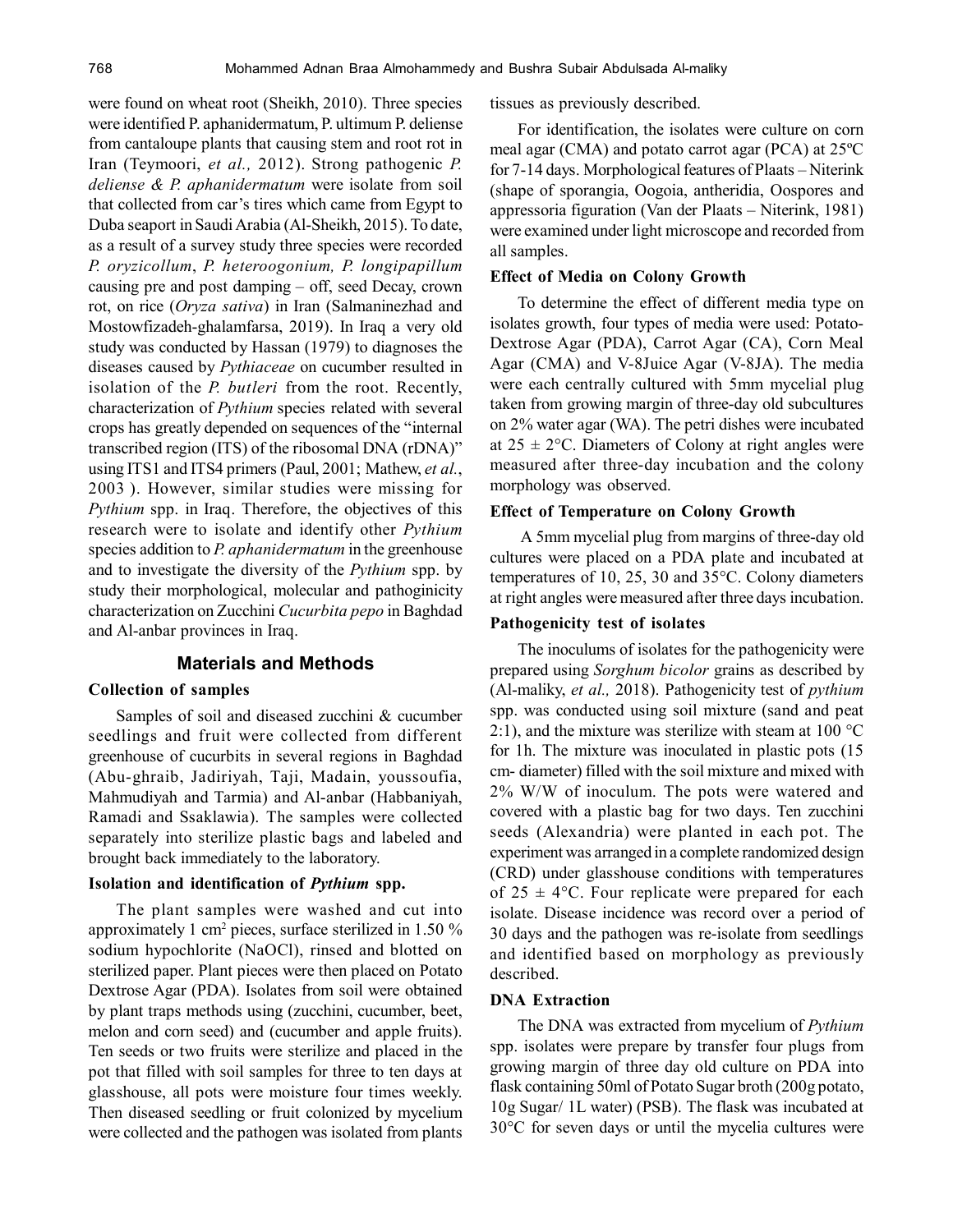more than 3cm in diameter. Cultures were filtered through a layer of fine mesh cloth, washed three times with sterilized water. Two hundred mg of mycelium in liquid nitrogen was grounded to a fine powder using sterile mortar and pestle. The genomic DNA was extracted with manufacturer's procedure with the DNA extraction kit (Intron biotechnology/Korea). The extracted DNA was checked by gel electrophoresis through 1% agarose gel under 1×TBE electrophoresis buffer at 70V for 50 min.

# **PCR and Phylogenetic Analysis**

The amplification of ribosomal DNA- Internal Transcribed Spacers (rDNA-ITS) region from 24 isolates of *Pythium* spp. were performed with universal primers pair ITS-1 (5'-TCCGTAGGTGAACCTGCGG-3') as a forward primer and ITS-4 (5'- TCCTCCGCTTATTGATATGC-3') as a reverse primer (White *et al.,* 1990).

PCR was performed in 20 $\mu$ l reaction containing 2  $\mu$ l PCR buffer 3  $\mu$ l MgCl<sub>2</sub>, 0.5  $\mu$ l of dNTP Mix, 0.5  $\mu$ l of ITS1 primer, 0.5 µl of ITS4 primer, 0.5 µl *Taq* DNA polymerase (Bioneer South korea) and 1µl of template DNA finally, 12µl of de ionized water was added. The amplification was carried out using PCR thermal cycler using 0.2µl tubes. The program cycle includes pre-heating duration at 94°C for 5min followed by 35 cycles of denaturing at 95°C for 30 seconds, annealing temperature at 60°C for 30 sec, extension temperature at 72°C for 45 sec and final extension at 72°C for 5 min fallow by 4°C. The PCR product was confirmed using 1.5% agarose gel under 1x electrophoresis TBE buffer. Gel was stained with Ethidium bromide, photographed using gel documentation system. The size of amplified DNA of ITS region was estimated by DNA Ladder SiZer<sup>TM</sup> -100 bp.

PCR products were sequencing for both directions using ITS1 and ITS4 primers by (DNA sequencer 3730XL, Applied Biosystem). Sequences for both strand were edited manually with Bio Edit Sequence Alignment Editor Software program (version 5.0.9) to obtain the completed ITS region. The results were analyzed for similarity using Basic Local Alignment Search Tool (BLAST) in the GenBank database (http:// www.ncbi.nlm.nih.gov/BLAST/) using the BLASTN search (Altschul *et al.,* 1997) at the National Center for Biotechnology Information (NCBI), (http:// www.ncbi.nlm.ngh.gov). All sequences obtained from ITS region were deposited in GenBank. Multiple sequence alignment was performed using CLUSTAL W program (http://www.ebi.ac.uk/Tools/services/web clustalw2) and edited manually using Bioedit program. The other sequences of the species were obtained from GenBank NCBI (http://www.ncbi.nlm.nih.gov) to generate phylogenetic tree. The sequences data were performed in MEGAX software to draw the phylogenetic tree (Tamura *et al.,* 2007). The evolutionary history relations were inferred based on the distance method by using the Neighbor-Joining method (Saitou, and Nei, 1987). The percentage of replicate trees in which the associated isolates were clustered together in the bootstrap test (500 replicates) was shown next to the branches (Felsenstein, 1985). The evolutionary distances were computed using the Maximum Composite Likelihood method (Tamura *et al.,* 2004) and were calculated in units as number of base substitutions per site.

# **Results and Discussion**

#### **Isolation and identification of** *Pythium* **spp.**

A total of 24 *Pythium* spp. isolates were collected from 10 different regions in Baghdad and Al-anbar Table1. Fourteen isolates from the greenhouse in Baghdad region (Abu-ghraib, Jadiriyah, Taji, Madain, youssoufia, Mahmudiyah and Tarmia) and ten isolates from Al-Anbar regions (Habbaniyah, Ramadi and Ssaklawia). Two isolates (S2 and S3) were identified as, *Pythium deliense* Fig. 1 and the others 22 isolates were *P. aphanidermatum* Fig. 2 *P. deliense* was recovered from Ssaklawia only in Al-anbar. Depend on the number of *P. aphanidermatum,* species was commonly found in the most of cucurbits greenhouses in both of provinces in Iraq. Most of isolates grown on CMA were formed white, cottony, and fluffy with abundant aerial mycelium except of S2 & S3 isolates had a little loose aerial growth. The results of Morphological features show that S2 and S3 isolates were produced flamentous & inflated sporangia, Oogonia was smooth, intercalary or terminal, and the stalk of oogonia was curved, towards the antheridia and Aplerotic oospores. The others 22 isolates were produced oogonia with a straigth stalk. The Morphological characteristics of the isolates were the same with those described by van der Plaats-Niterink (1981).

In Iraq Al- Doory *et al.,* (1959) reported *P. aphanidermatum* (Edson) Fitz for the first time and reisolate from cucumber as causal agent of root rot by El-Behadle & Al-Azawi, 1979. This species has been widely studied in Iraq but, for our knowledge this is the first record of *P. aphanidermatum* as a pathogen agent of damping off on zucchini. Also this is the first report of *P. deliense* in Iraq.

# **Effect of Media on Colony Growth**

The results showed that all the 24 isolates of *Pythium* spp. grew on all media types (V8-A, CA, CMA & PDA)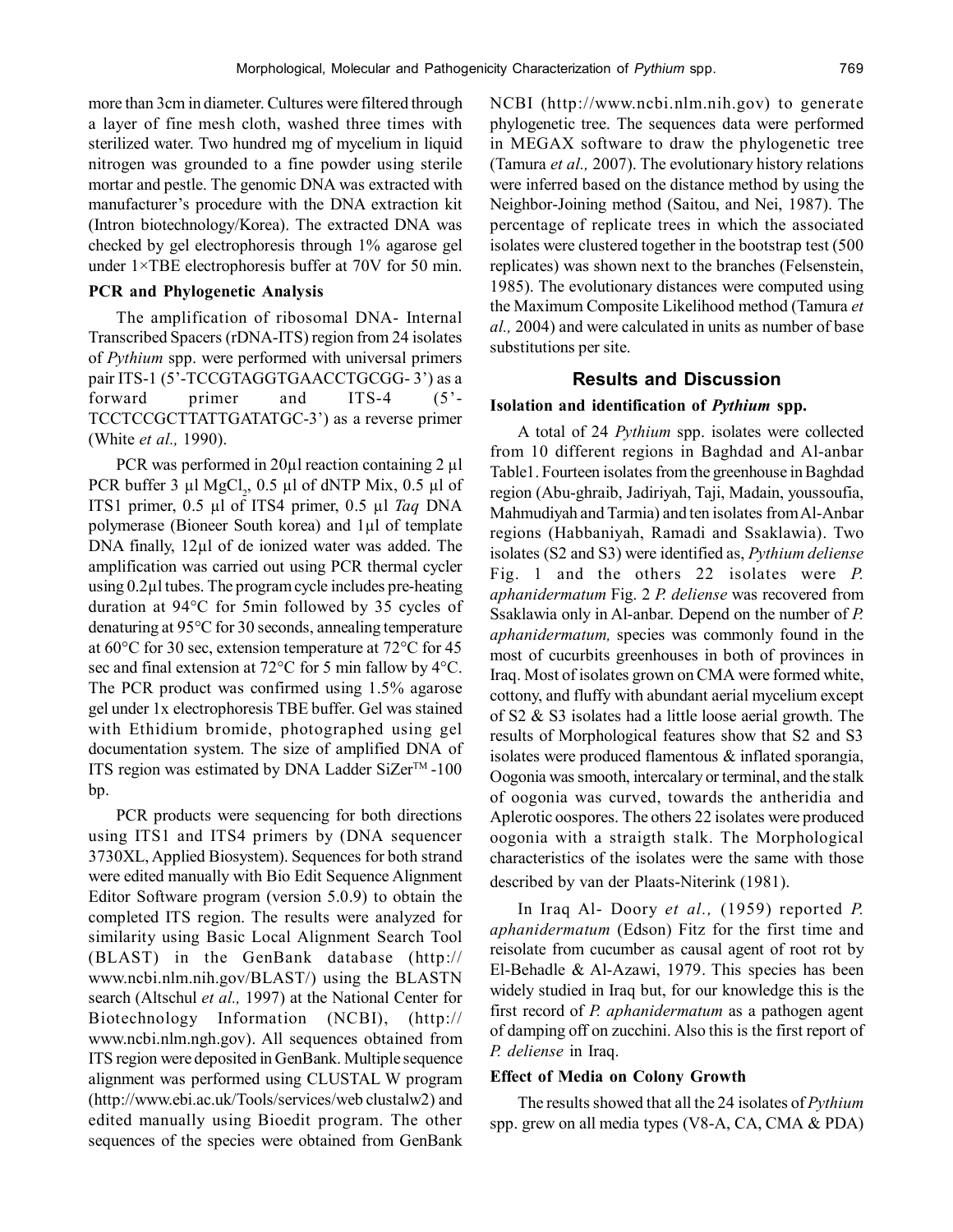| Location            | Sample Type/ Isolate method     | Isolate code   |
|---------------------|---------------------------------|----------------|
| Al-anbar / Habania  | Diseased Plant/ Zucchini        | H1             |
| Al-anbar / Habania  | Soil/ Plant Trap/cucumber seed  | H2             |
| Al-anbar / Habania  | Soil/ Plant Trap/ melon seed    | H3             |
| Baghdad/ Abu-ghraib | Diseased Plant/cucumber         | A <sub>1</sub> |
| Baghdad/Abu-ghraib  | Diseased Plant / cucumber       | A2             |
| Baghdad/Abu-ghraib  | Diseased Plant / cucumber       | A <sub>3</sub> |
| Baghdad/Abu-ghraib  | Diseased Plant / cucumber       | A4             |
| Baghdad/Abu-ghraib  | Diseased Plant / cucumber fruit | A5             |
| Al-anbar/Ssaklawia  | Diseased Plant / Zucchini       | S1             |
| Al-anbar/Ssaklawia  | Diseased Plant / Zucchini       | S2             |
| Al-anbar/ Ssaklawia | Diseased Plant / Zucchini       | S <sub>3</sub> |
| Al-anbar/ Ssaklawia | Soil/Plant Trap/ cucumber fruit | S <sub>4</sub> |
| Al-anbar/Ssaklawia  | Soil/Plant Trap/ Corn seed      | S5             |
| Al-anbar/ Ssaklawia | Soil/Plant Trap/ zucchini seed  | S <sub>6</sub> |
| Baghdad/ Jadiriyah  | Soil/Plant Trap/ beet seed      | J1             |
| Baghdad/ Jadiriyah  | Soil/Plant Trap/ Apple fruit    | J2             |
| Al-anbar/Ramadi     | Diseased Plant / cucumber       | R1             |
| Baghdad/ Taji       | Soil/Plant Trap/ beet seed      | T1             |
| Baghdad/Tarmia      | Soil/Plant Trap/ cucumber fruit | Tr1            |
| Baghdad/ Mahmudiyah | Soil/Plant Trap/ cucumber fruit | Ma1            |
| Baghdad/Taji        | Soil/Plant Trap/ Corn seed      | T2             |
| Baghdad/Youssoufia  | Diseased Plant / Zucchini       | Yl             |
| Baghdad/ Madain     | Diseased Plant / cucumber       | M1             |
| Baghdad/ Madain     | Diseased Plant / cucumber       | M <sub>2</sub> |

**Table 1:** Location & Types of sampling , isolate methods and isolates code. **Pathogenicity test of isolates**

within three day. The averages of growth rates were between 6.3-8.6 cm on V8-A, 6-7.3cm on CMA and 5.96-7.15 cm on PDA while the lowest growth rates 5.8- 6.5cm on CA. However, V8-A and CMA supported the best growth followed by PDA. Significant differences (P=0.05) in growth rates were report among isolates on the same media. Most of isolate were grow faster than S4 & S5 on V8-A. on CMA, S2& S3 were record the highest growth rates 7.4 & 7.2 respectively.

#### **Effect of Temperature on Colony Growth**

The mycelium growths of *Pythium* spp. were significantly affected by the temperature. All the isolate were grow faster at 30°C attaining rates of 8-8.4cm followed by 5.96-7.15 cm at 25°C. For all isolates, growth limited at 10°C. Therefore, ecologically, the pathogens are well suited to grow and multiply in the greenhouse of cucurbits growing areas in Baghdad and Al-anbar /Iraq. This results are agree with those reported by van der plaats-Niterink (1981) revered that *P. aphanidermatum* and *P. deliense* were grow and distribute in the warm regions and the optimum temperatures were 30-40°C. In Iran Teymoori founded that these two species had the same optimum temperatures (Teymoori, *et al.,* 2012).

The results of the pathogenicity tests of 24 isolates of *Pythium* spp. on Zucchinin plant in the greenhouse are shown in (Table 2). No symptoms appeared in control treatment and. Mycelia of pathogens were re-isolated from infected seedlings. All the isolates were record significant differences in the Disease Incidence (pre and post emergence (% damping- off). *P. aphanidermatum* isolates (H1, H2 & H3) were report the highest percentages of pre emergence reach (52.00,44.00 &43.00)% respectively. For the other isolates, the preemergence of damping off were range between (42.00-10.00)%. The isolates of *P. deliense* S2 & S3 were show pre-emergence of damping off reach  $(43.00 \& 37.00)\%$  and post each (37.00 & 31.00)% respectively. Results show highly variations and differences on the pathogenicity of all isolates in both provinces on zucchini plant. There variations could be a potential ability to affect many cucurbits crops that planted on those regions. These differences may be because may have deferent ability of releasing the analysis plant tissues enzymes (Raju *et al.,* 2002; Lee *et al.,* 2010)., Pathogenicity of *P. deliense* is proven for the first time on this study.

# **PCR and Phylogenetic Analysis**

Amplification of the ITS region yielded PCR product fragment length of 823-889 bp using primers ITS1 and ITS4 (Fig. 3).

The ITS sequences of all *Pythium* spp. isolates were deposited in the NCBI GeneBank database. The accession numbers (MN365079 - MN365100),  $(MN365124 \& MN365125)$  and the consensus sequences of strands are presented in Table 3.

BLAST analyses of the NCBI GeneBank database with the ITS sequences of the culture isolates from soil and diseased plants recovered ITS sequences of *P. aphanidermatum and P. deliense* (Table 4). The isolates S2 & S3 were report the highest ITS-rDNA-scoring matches were with *P. deliense* AY598674 (100%) from Canada. Other 22 isolates were identified as *P. aphanidermatum* and showed maximum identity rang (98.99-100) when compared with the recovered ITS sequences from GeneBank of KU211462, EU162761 (USA), KJ696535 (China), DQ298521 (Oman), KX228070 (Iran), MH393376 (Egypt), KP274886 (Turkey) and AY598622 (Canada).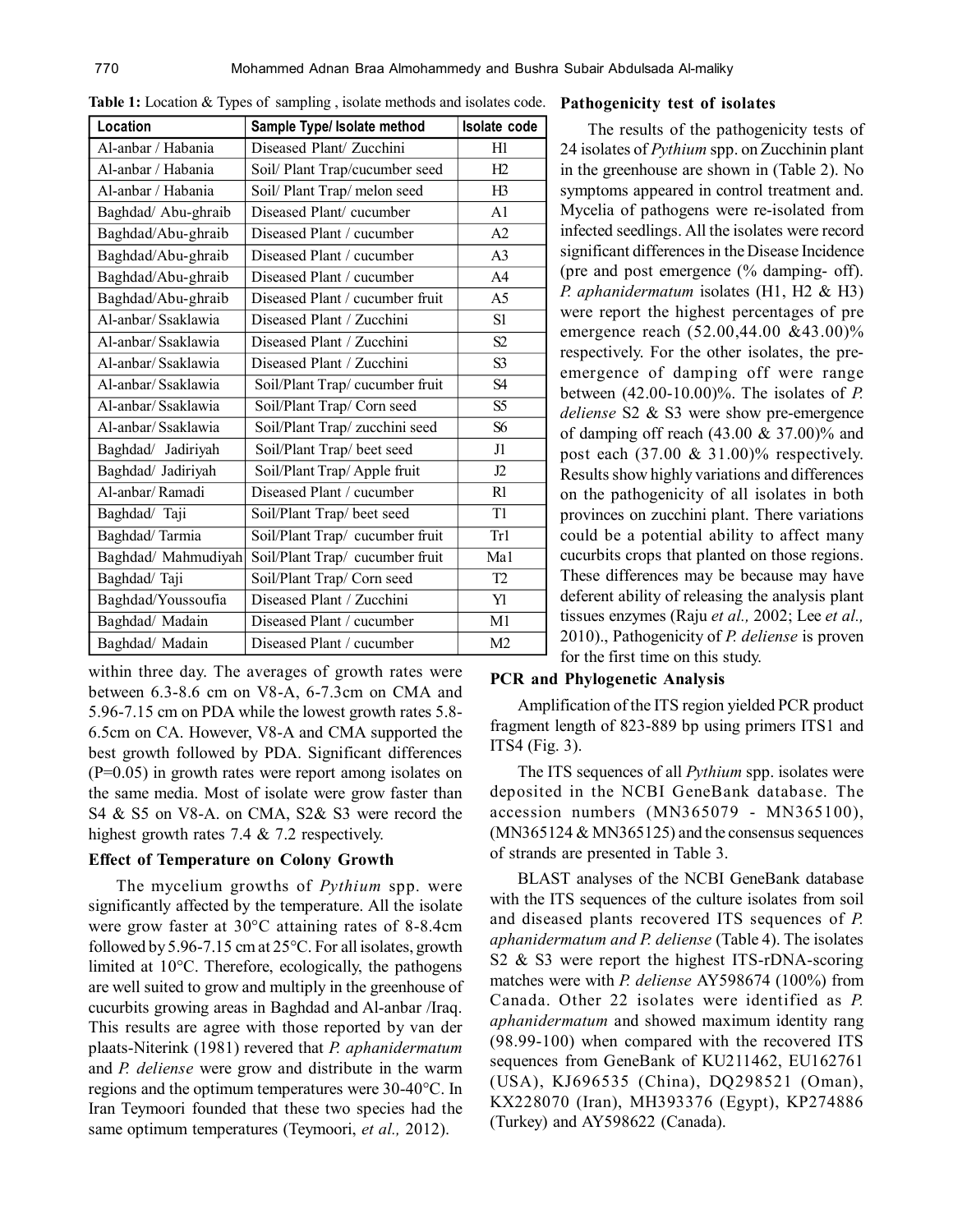

**Fig. 1:** Morphological characteristics of *Pythium aphanidermatum* : (A&B) Sporangia (C & D) appressaria (E) contact between oogonium & antheridium (F) formation of oospores (G-I) Aplerotic oospores.



**Fig. 2:** Morphological characteristics of *Pythium deliense* : (A & D) appressaria (B & C) Sporangia (E & F) contact between oogonium & antheridium (G-I) Aplerotic oospores.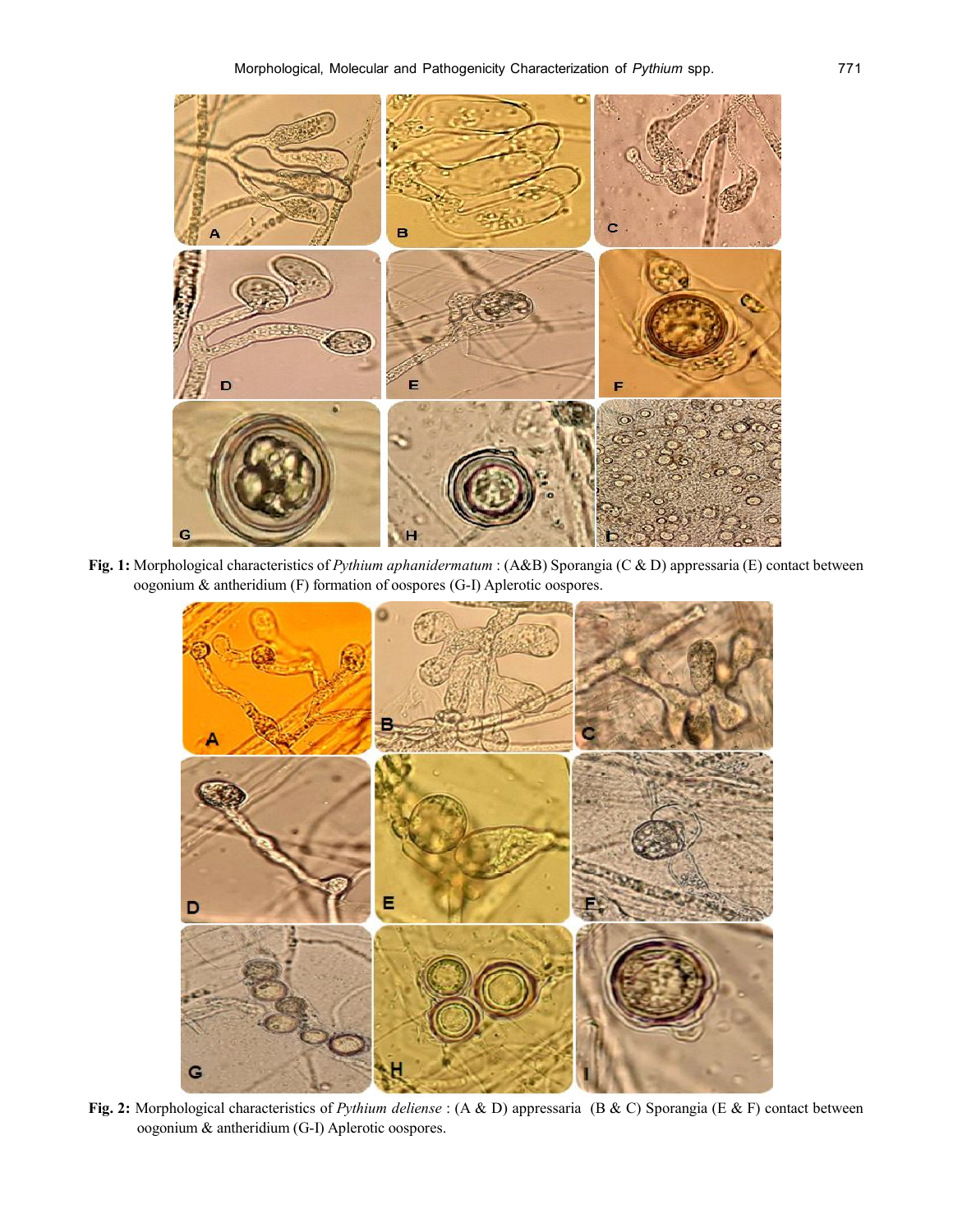**Table 2:** Pathogenicity test results of Pythium spp. isolates on Zucchini showing disease incidence percentage after 4 weeks incubation.

| Isolate        | Disease Incidence (% damping off) |                 |  |
|----------------|-----------------------------------|-----------------|--|
|                | Pre-emergence*                    | Post-emergence* |  |
| H1             | 52.00                             | 41.00           |  |
| H2             | 43.00                             | 38.00           |  |
| H3             | 44.00                             | 39.00           |  |
| A <sub>1</sub> | 19.67                             | 15.00           |  |
| A2             | 39.00                             | 29.00           |  |
| A <sub>3</sub> | 38.00                             | 31.00           |  |
| A <sub>4</sub> | 35.00                             | 40.00           |  |
| A <sub>5</sub> | 36.00                             | 23.00           |  |
| S1             | 42.00                             | 25.00           |  |
| S2             | 43.00                             | 37.00           |  |
| S <sub>3</sub> | 37.00                             | 31.00           |  |
| S <sub>4</sub> | 27.00                             | 20.00           |  |
| S <sub>5</sub> | 23.00                             | 19.00           |  |
| S6             | 33.00                             | 32.00           |  |
| J1             | 36.00                             | 29.00           |  |
| J2             | 18.00                             | 22.67           |  |
| R1             | 20.33                             | 27.00           |  |
| T <sub>1</sub> | 29.00                             | 32.00           |  |
| Tr1            | 30.00                             | 29.00           |  |
| Ma1            | 22.00                             | 12.00           |  |
| T <sub>2</sub> | 35.00                             | 15.00           |  |
| Yl             | 14.00                             | 14.00           |  |
| M1             | 10.00                             | 11.00           |  |
| M <sub>2</sub> | 14.00                             | 12.00           |  |
| Control        | 0.00                              | 0.00            |  |
| LS.D           | 6.14                              | 6.26            |  |

Table 3: The GeneBank accession numbers and the consensus sequences of the 24 *Pythium* spp.isolates from ITS region.

| <b>Isolate code</b> | <b>GeneBank</b>      | <b>Consensus</b> |  |
|---------------------|----------------------|------------------|--|
|                     | <b>Accession No.</b> | sequence(bp)     |  |
| H1                  | MN365124             | 847              |  |
| H2                  | MN365079             | 859              |  |
| H3                  | MN365080             | 865              |  |
| A <sub>1</sub>      | MN365081             | 825              |  |
| A2                  | MN365082             | 824              |  |
| A <sub>3</sub>      | MN365084             | 889              |  |
| A <sub>4</sub>      | MN365125             | 863              |  |
| A <sub>5</sub>      | MN365098             | 855              |  |
| S1                  | MN365083             | 823              |  |
| S2                  | MN365089             | 827              |  |
| S <sub>3</sub>      | MN365090             | 854              |  |
| S4                  | MN365093             | 854              |  |
| S <sub>5</sub>      | MN365099             | 864              |  |
| S6                  | MN365100             | 851              |  |
| J1                  | MN365085             | 857              |  |
| J2                  | MN365086             | 825              |  |
| R1                  | MN365087             | 865              |  |
| T1                  | MN365088             | 867              |  |
| Tr1                 | MN365091             | 855              |  |
| Ma1                 | MN365092             | 857              |  |
| T <sub>2</sub>      | MN365094             | 864              |  |
| Yl                  | MN365095             | 865              |  |
| M1                  | MN365096             | 857              |  |
| M <sub>2</sub>      | MN365097             | 858              |  |

\* Each value is the mean of four replicates.



**Fig. 3:** Gel electrophoresis showing representative band of PCR product from ITS region for 24 isolates of Pythium spp.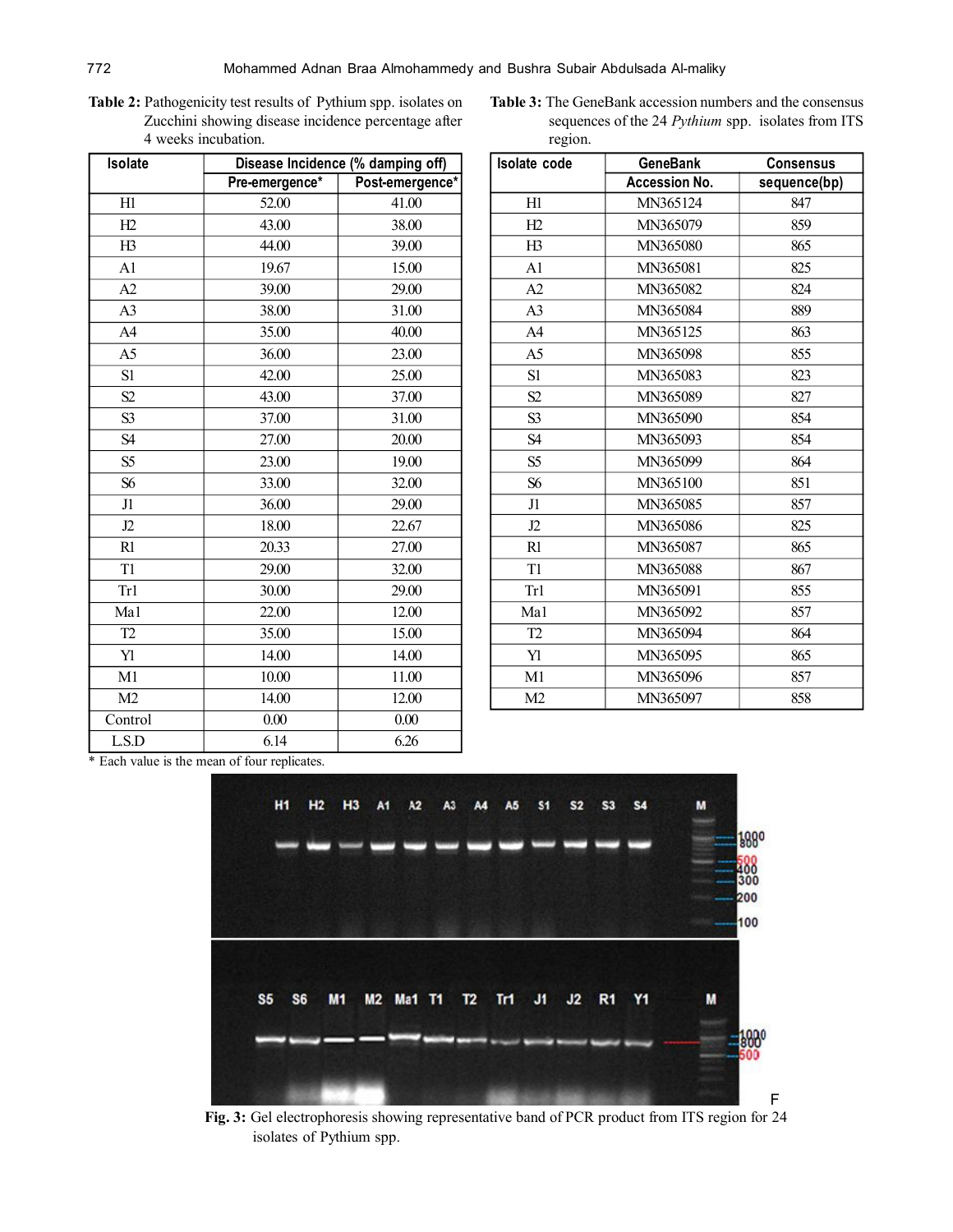| Isolate        | Similar to    | <b>Maximum</b> | <b>Species</b>    |
|----------------|---------------|----------------|-------------------|
| name           | accession No. | identity%      |                   |
| H1             | KU211462      | 99.41          | P. aphanidermatum |
| H2             | KU211462      | 99.41          | P. aphanidermatum |
| H3             | KU211462      | 98.49          | P. aphanidermatum |
| A <sub>1</sub> | MH393376      | 100            | P. aphanidermatum |
| A <sub>2</sub> | MH393376      | 100            | P. aphanidermatum |
| A <sub>3</sub> | AY598622      | 100            | P. aphanidermatum |
| A <sub>4</sub> | KU211462      | 98.49          | P. aphanidermatum |
| A <sub>5</sub> | MH393376      | 98.52          | P. aphanidermatum |
| S1             | KU211462      | 100            | P. aphanidermatum |
| S <sub>2</sub> | AY598674      | 100            | P. deliense       |
| S <sub>3</sub> | AY598674      | 100            | P. deliense       |
| S <sub>4</sub> | EU162761      | 99.06          | P. aphanidermatum |
| S <sub>5</sub> | KJ696535      | 99.53          | P. aphanidermatum |
| S <sub>6</sub> | KU211462      | 100            | P. aphanidermatum |
| J1             | AM055944      | 99.98          | P. aphanidermatum |
| J2             | MH393376      | 99.88          | P. aphanidermatum |
| R1             | KJ755088      | 99.41          | P. aphanidermatum |
| T <sub>1</sub> | KU211462      | 99.07          | P. aphanidermatum |
| Tr1            | DQ298521      | 99.56          | P. aphanidermatum |
| Ma1            | AY598622      | 99.30          | P. aphanidermatum |
| T <sub>2</sub> | KU211462      | 99.07          | P. aphanidermatum |
| Yl             | KU211462      | 99.07          | P. aphanidermatum |
| M1             | AY598622      | 99.30          | P. aphanidermatum |
| M <sub>2</sub> | MH393376      | 99.63          | P. aphanidermatum |

**Table 4:** BLAST results of 24 *Pythium* spp. isolates for ITS region.



**Fig. 4:** Phylogenetic tree based on ITS region derived from neighbor-joining method showing the genetic relationships among 24 isolates of *Pythium aphanidermatum and P. deliense* and other species from GeneBank.

**Table 5:** Species, GenBank accession numbers and additional information of specimens used in the phylogenetic analyses of rDNA- ITS.

| <b>Selected species</b> | <b>GenBank accession No.</b> | Country    | Sequences length (bp) | <b>Reference</b>            |
|-------------------------|------------------------------|------------|-----------------------|-----------------------------|
| P. aphanidermatum       | MH393376                     | Egypt      | 851                   | Ahmed, et al., 2018         |
| P. deliense             | AY598674                     | Canada     | 827                   | Levesque, et al., 2004      |
| P. deliense             | KP183964                     | Indonesia  | 959                   | Panca, et al., 2015         |
| P. aphanidermatum       | AY598622                     | Canada     | 851                   | Levesque, et al., 2004      |
| P. aphanidermatum       | KJ696535                     | China      | 869                   | Li, et al., 2014            |
| P. aphanidermatum       | EU162761                     | <b>USA</b> | 847                   | Olson, et al., 2016         |
| P. aphanidermatum       | KU211462                     | <b>USA</b> | 880                   | Rojas, et al., 2017         |
| P. aphanidermatum       | KX228070                     | Iran       | 777                   | Salmaninezhad, et al., 2017 |
| P. aphanidermatum       | DQ298521                     | Oman       | 777                   | Al-sadi, et al., 2007       |
| P. aphanidermatum       | KP274886                     | Turkey     | 842                   | Lehtijärvi, et al., 2014    |
| Phytophthora cinnamomi  | MG560191                     | <b>USA</b> | 827                   | Weiland, et al., 2018       |

For phylogenetic analysis, sequences of ITS region (ITS1-5.8S-ITS2) were used after omitting the suspicious sequences at the ends of the regions. The phylogenetic tree of *P. aphanidermatum and P. deliense* isolates in this study and other reference species (11) from GeneBank (Table 5) were designed based on the distance method (neighbor-joining) (Fig. 4). *Phytophthora cinnamomi* was used as outgroup.

*P. deliense* formed distinct clade from isolates of *P. ahpanidermatum* and it was grouped with the isolates from GeneBank from Canada and Indonesia. The Iraqi isolates of *P. ahpanidermatum* were well separated from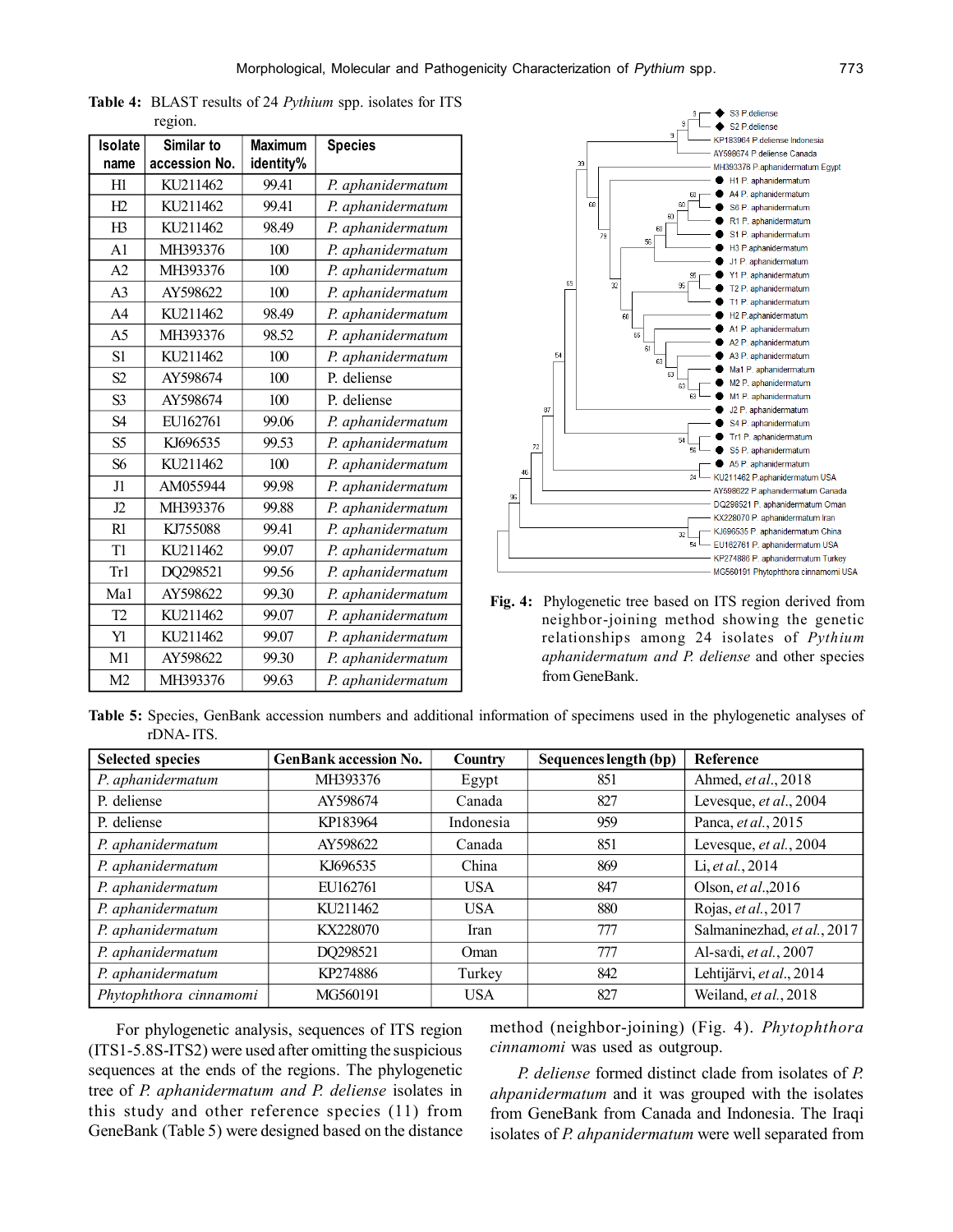the other from (USA, Canada, China, Iran, Oman and Turkey. this clade was divided in to seven subcalde of isolates. Most of Iraqi isolates form this study was more closely to that isolate from Egypt. Also isolate A5 was grouped with KU2111462 from USA.

Isolates from Iraq were show highly variations also they were deferent from GeneBank isolates. These differences may be because of the geographically or because of the Pathoginicity.

#### **References**

- Ahmed, S.S., D.B. Storey, K.H. Lamour, A.A. Khederand and E. Arhan (2018). Root rot and sudden death of some fruit tree caused by Oomycetes, especially *Pythium spp* in Egypt. GenBank NCBI (http://www.ncbi.nlm.nih.gov).
- Agrios, G.N. (2005). Plant pathology. 5th Edn.., Elsevier Academic press Amsterdam, New York, USA., ISBN-13:9780120445653, Pages: 922.
- Al-Doory, Y., M.K. Tolba and H. Al-Ani (1959). On the fungal flora of Iraqi Soils. II- Central Iraq. *Mycologia*, **11:** 429- 439.
- AL-Maliky, B.S.A., D.S. Jamel, T.A. Kareem and A.K. AL.Sadaawy (2018). Effects of spent mushroom substrate (SMS) on cucumber damping - off and root rot caused by *Pythium aphanidermatum* in greenhouse. *Asian Jr. of Microbiol. Biotech. Env. Sc*., **20(2):**1-5.
- Al-Sa'di, A.M., A. Drenth, M.L. Deadman, M.L. de Cock and E.A.B. Aitken (2007). Molecular characterization and pathogenicity of *Pythium*species associated with damping-off in greenhouse cucumber (*Cucumis sativus*) in Oman. *Plant Pathology*, **56:** 140-149.
- Al-sheikh, H. (2010). Two pathogenic species of *Pythium*/ : *P.aphanidermatum* and *P. diclinum* from a wheat field. *Saudi Journal of Biological Sciences*, **17(4):** 347-352.
- Al-Sheikh, H. (2015). Eliminating of Pathogenic Soil Borne *Pythium* Species Spreading Across the Marine Port of Duba. *Basic and Applied Sciences*, **1(16):**1436.
- Deadman, M., I.A. Khan., A. Al Sa'di., M. Nabhani and Y. Maqbali (2007). Sudden collapse of muskmelon-a major new disease constraint in Oman. *Acta Horticulturae*, **731:** 377-380.
- Dewan, M.M. (1977). Identification and the efficacy of agricultural methods on controlling some causal agents of damping off and root rot of sugar beet. M.S.C., Agriculture College. University of Baghdad. (Arabic).
- El-Behadli, A. and A. Al-Azawi (1979). Preliminary survey of disease in greenhouse in Iraq. *Iraqi Journal of Agriculture Sci.*, (Abstr.). 15-16.
- Felsenstein, J. (1985). Confidence limits on phylogenies: An approach using the bootstrap. *Evolution,* **39:**783-791.
- Ho, H.H., X.X. Chen., H.C. Zeng and F.C. Zheng (2012). The occurrence and distribution of *Pythium* species on Hainan

Island of South China. *Botanical Studies*, **53:** 525-534.

- Kirk, P.M, P.F. Cannon, D.W. Minter and J.A. Stalpers (2008). Ainsworth and Bisby's dictionary of the fungi, 10th edn. CAB International., Wallingford.
- Lee, S., C.D. Garzon and G.W. Moorman (2010). Genetic structure and distribution of *Pythium aphanidermatum* populations in Pennsylvania greenhouses based on analysis of AFLP and SSR markers. *Mycologia*, **102(4):** 774-784.
- Lehtijärvi, A., A.G. Aday, S. Kaya, S. Woodward, T. Jung and H.T. Doðmuþ (2017). Oomycota species associated with deciduous and coniferous seedlings in forest tree nurseries of Western Turkey. *Forest Pathology*, **47(5)**.
- Levesque, C.A. and A.W.A.M. De Cock (2004). Molecular phylogeny and taxonomy of the genus *Pythium*. *Mycol. Res*., **108:** 1363-1383.
- Li, B., J. Chuan., Y. Shi, X. Xie and A. Chai (2014). *Pythium aphanidermatum*. Institute of Vegetables and Flowers, Chinese Academy of Agricultural Sciences, China.
- Olson, J.D., J.P. Damicone and B.A. Kahn (2016). Identification and Characterization of Isolates of *Pythium* and *Phytophthora* spp. from Snap Beans with Cottony Leak. *Plant Dis*., **100:** 1446-1453.
- Mathew, R., K.K. Singh and B. Paul (2003). *Pythium campanulatum* sp. Nov., isolated from the rhizosphere of maize, its taxonomy, ITS region of rDNA and comparison with related species. *FEMS Microbiol. Lett*., **226:** 9-14.
- Panca, J.S., I. Nyoman, P. Aryantha, A. Pancoro and S. Suhandono (2015). I dentification of *Pythium* and *Phytophthora* Associated with Durian (Durio sp) in Indonesia: Their Molecular and Morphological Characteristics and Distribution. *Asian Journal of Plant Pathology*, **9:** 59-71.
- Paul, B. (2001). ITS region of the rDNA of *Pythium longaudrum* a new species: its Taxonomy and its comparison with related species. *FEMA. Microbiol. Lett.*, **202:** 239-242.
- Raju, K.S., C.C. Rao and C.A. Raju (2002). Molecular variability in *Pythium aphanidermatum* causing damping- off of tobacco by RAPD and RAMS Markers. *J. Mycol. Plant Pathol.*, **41(2):** 268-271.
- Rojas, J.A., J. Jacobs, S. Napieralski, B. Karaj, C.A. Bradley, T. Chase, P. Esker, L. Giesler, D. Jardine, D. Malvick, S. Markell, B. Nelson, A. Robertson, J. Rupe, D. Smith, D. Smith, L. Sweets, A. Tenuta, K. Wise and M. Chilvers (2017). Oomycete species associated with soybean seedlings in North America. *Phytopathology*, **107:** 293- 304.
- Saitou, N. and M. Nei (1987). The neighbor-joining method: A new method for reconstructing phylogenetic trees. *Molecular Biology and Evolution,* **4:** 406-425.
- Salmaninezhad, F. and R. Mostowfizadeh-Ghalamfarsa (2017). Taxonomy, phylogeny and pathogenicity of *Pythium* species in rice paddy fields of Fars Province. *Iranian Journal of Plant Pathology*, **53(1):** 31-50.